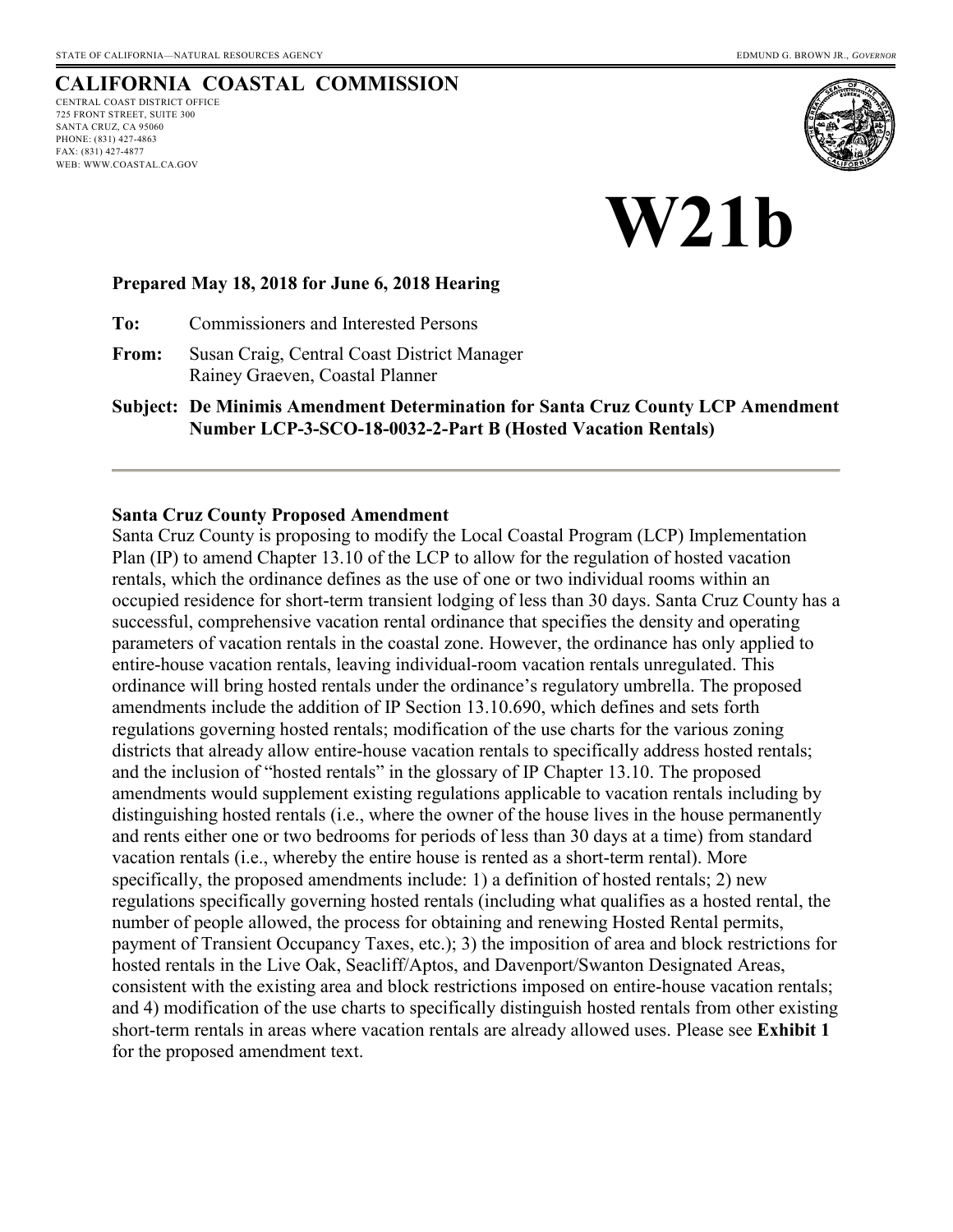### **De Minimis LCP Amendment Determination**

Pursuant to Coastal Act Section 30514(d), the Executive Director may determine that a proposed LCP amendment is "de minimis." In order to qualify as a de minimis amendment, the amendment must meet the following three criteria:

- 1. The Executive Director determines that the proposed amendment would have no impact, either individually or cumulatively, on coastal resources, and that it is consistent with the policies of Chapter 3;
- 2. The local government provides public notice of the proposed amendment at least 21 days prior to submitting the amendment to the Commission, by one of the following methods: posting on-site and off-site in the affected area, newspaper publication, or direct mailing to owners and occupants of contiguous property; and
- 3. The amendment does not propose any change in use of land or water or allowable use of property.

If the Executive Director determines that an amendment is de minimis, that determination must be reported to the Commission. If three or more Commissioners object to the de minimis LCP amendment determination, then the amendment shall be set for a future public hearing; if three or more Commissioners do not object to the de minimis determination, then the amendment is deemed approved, and it becomes a certified part of the LCP ten days after the date of the Commission meeting (in this case, on June 16, 2018).

**The purpose of this notice is to advise interested parties of the Executive Director's determination that the proposed LCP amendment is de minimis.** Each of the de minimis criteria is discussed briefly below:

1. **No impact to coastal resources and consistency with Chapter 3 of the Coastal Act:**  In general, the proposed amendments establish specific regulations for hosted rentals, which can serve as a low-cost visitor serving alternative to other types of overnight accommodation. The proposed amendments distinguish hosted rentals from standard vacation rentals, and merely extend existing whole-house vacation rental regulations to apply to hosted rentals. In other words, the purpose of the proposed amendments is to supplement existing regulations governing whole-house vacation rentals to address a different vacation rental type (i.e., hosted rentals), and the existing regulations governing vacation rentals (including the number, location, etc.) would be applied to hosted rentals. Specifically, hosted rentals would be limited to the zoning districts that already allow vacation rentals, and existing regulations applicable to whole-house vacation rentals would be applied to hosted rentals, including permitting requirements, the area and block restricts for the Live Oak Designated, Seacliff/Aptos, and Swanton/Davenport designated areas, and continuance of an unlimited number of vacation rentals (provided the County-wide cap has not been reached) in areas that have been historically and primarily used as vacation rentals including Potbelly Beach Road Beach Drive, and the Rio Del Mar Esplanade Area. Although the proposed amendments cap the maximum number of hosted rental permits that can be issued at 250, this cap provides for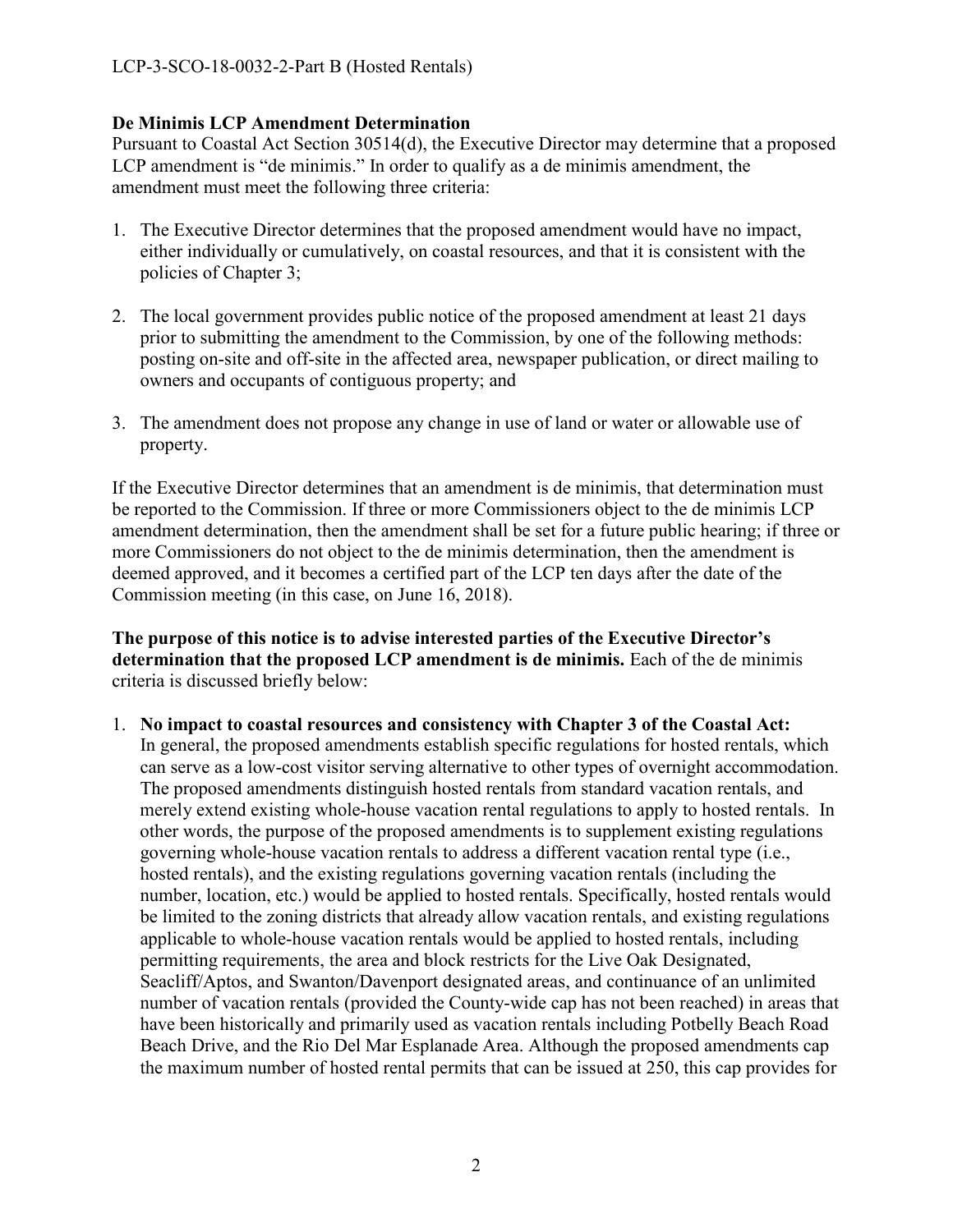significant growth of hosted rentals, $<sup>1</sup>$  and is simply intended to protect against the conversion</sup> of a large number of long-term residential room rentals to short-term overnight accommodations. In sum, the proposed amendments related to hosted rentals are expected to preserve vacation rental uses in zoning districts where vacation rentals are already allowed, while appropriately regulating them to ensure that vacation rentals co-exist in coastal residential areas, and to protect against the conversion of a significant number of long-term residential room rentals to short-term overnight accommodations. Thus, the proposed amendments will not adversely affect coastal resources, and are consistent with the policies of Chapter 3 of the Coastal Act.

- **2. Provision of public notice:** The County provided public notice in advance of the Planning Commission hearings (held on November 8, 2017 and January 10, 2018) and the Board of Supervisors hearing (held on December 5, 2017) where the proposed amendment was considered. For the Planning Commission hearings, a newspaper advertisement notice was printed on October 26, 2017, December 26, 2017, and December 27, 2017. For the Board of Supervisors hearing, a newspaper advertisement notice was printed on November 18, 2017. In addition, the proposed text was made available to the Planning Commission mailing list and the Board agenda packet distribution list, and was also available for public inspection at the County Planning Department Counter and on the County's website, all in advance of the County's hearings. The amendment submittal was subsequently received by the Commission on April 30, 2018, (and filed as complete on May 3, 2018), and therefore, the 21-day noticing requirement has been satisfied.
- **3. No change in use of land or allowable use of property:** The proposed amendments do not add or delete any new land use to the LCP, but rather add additional standards specifically regulating hosted rentals (i.e., a type of vacation rental use) in zoning districts where vacation rentals are already an allowed use.

## **California Environmental Quality Act (CEQA)**

The Coastal Commission's review and development process for LCPs and LCP amendments has been certified by the Secretary of Resources as being the functional equivalent of the environmental review required by CEQA. The County found that the proposed amendments in the Coastal Zone to be statutorily exempt from CEQA review pursuant to CEQA Guidelines Section 15061(b)(3). Specifically, the County found that there is no potential for the proposed amendments to have significant effect on the environment because hosted rentals have already been operating in a largely unregulated manner, and thus the proposed amendments will simply add new regulations governing this specific type of vacation rental. This report has discussed the relevant coastal resource issues with the proposal, and has concluded that the proposed LCP amendment is not expected to result in any significant adverse impact on the environment. Thus, it is unnecessary for the Commission to suggest modifications to the proposed amendment to address adverse environmental impacts because the proposed amendment, as submitted, will not

<sup>&</sup>lt;sup>1</sup> The number of hosted rentals in Santa Cruz County does not appear to have grown between October of 2015 and June of 2017. In October of 2015 there were 180 hosted rental units in the County, and in June of 2017 there were actually less – only 169. Therefore, a cap of 250 County-wide provides for significant growth of hosted rental units considering that growth has stagnated and/or the number of hosted rental units appears to have actually declined in recent years.